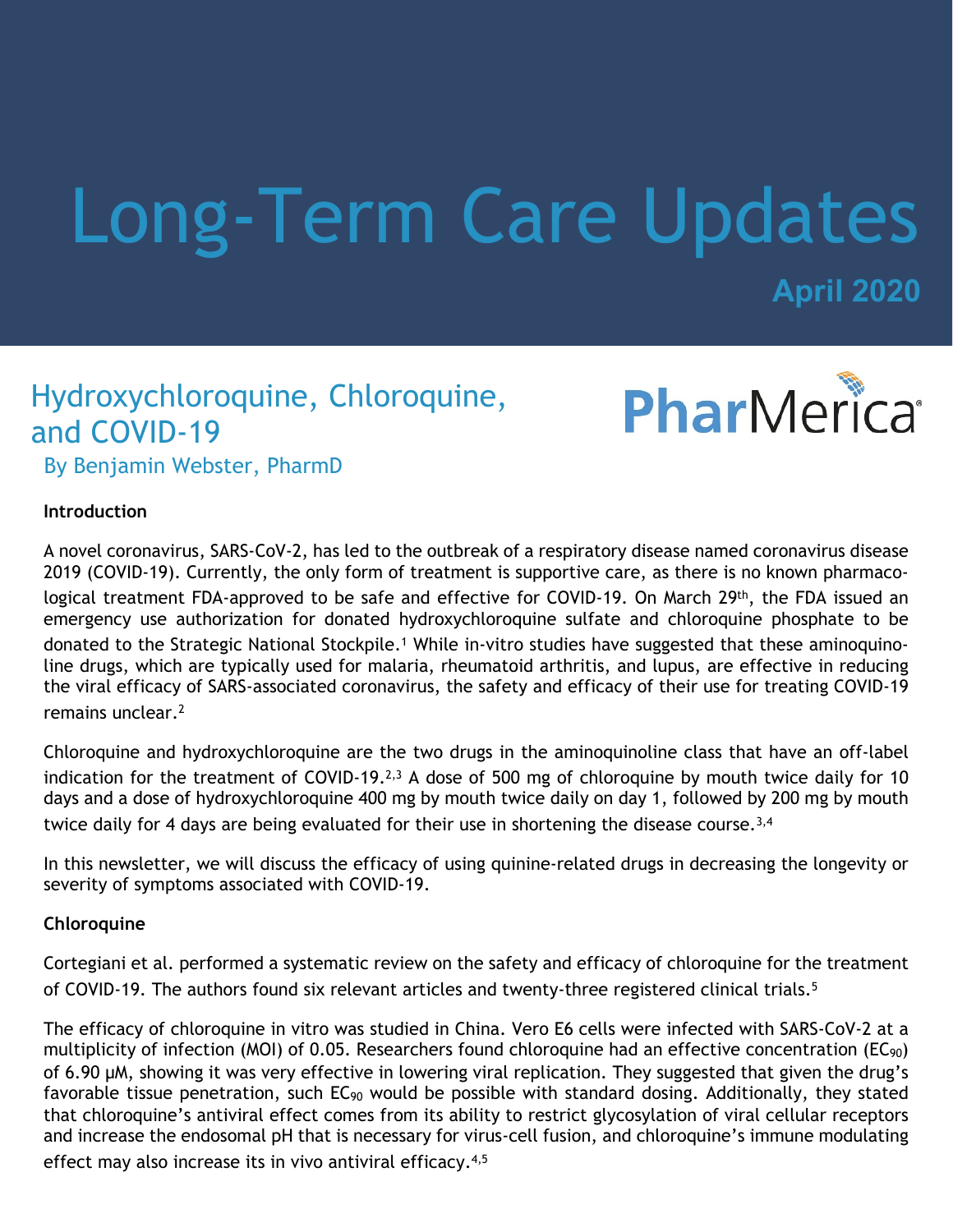None of the articles the researchers evaluated were randomized control trials. Five of the six articles recommended the use of chloroquine in humans but did not provide any statistically or clinically significant evidence in support of such a proposal. The first and third articles suggest chloroquine be tested in COVID-19 patients given its efficacy in vitro and its historical viral efficacy and safety. Twenty-three different clinical trials in human subjects are ongoing with hope that chloroquine will prove to be a safe and effective treatment option.<sup>5</sup> However, until results from such clinical trials are completed and released, chloroquine has not yet been proven to be safe and effective for treating COVID-19.

#### **Hydroxychloroquine**

A derivative of chloroquine, hydroxychloroquine, is thought to be less toxic than chloroquine due to the extra hydroxyl group. Because chloroquine and hydroxychloroquine have similar chemical structures and mechanisms of action, hydroxychloroquine may also be a potential treatment option for COVID-19. However, as clinical trials are ongoing, there is a lack of evidence that hydroxychloroquine is effective for COVID-19.<sup>6</sup>

Yao et al. conducted an in vitro study comparing the pharmacological activity of chloroquine and hydroxychloroquine in treating and preventing COVID-19. In the treatment study, Vero E6 cells were infected at a MOI of 0.01 for 2 hours and treated with either chloroquine or hydroxychloroquine. In the pretreatment study, Vero cells were pretreated with chloroquine or hydroxychloroquine for 2 hours, then added to the virus-containing medium. Both chloroquine and hydroxychloroquine were found to decrease the viral replication in a concentration-dependent manner. The effective concentration (EC $_{50}$ ) of chloroquine was 23.90  $\mu$ M and 5.47  $\mu$ M at 24 and 48 hours, while the EC<sub>50</sub> for hydroxychloroquine 6.14 µM and 0.72 µM at 24 and 48 hours in the treatment study group. In the pretreatment study, hydroxychloroquine was shown to have superior in vitro antiviral effects in comparison to chloroquine. The  $EC_{50}$  values for chloroquine were greater than 100  $\mu$ M and 18.01  $\mu$ M at 24 and 48 hours, respectively. EC<sub>50</sub> values for hydroxychloroquine were 6.25 µM and 5.85 µM at 24 and 48 hours. When comparing chloroquine and hydroxychloroquine in both treatment and pretreatment groups, hydroxychloroquine was found to have a more potent antiviral efficacy and a more favorable safety profile.<sup>6</sup>

The authors suggested that both chloroquine and hydroxychloroquine have immunomodulatory effects that can suppress the increase of immune factors associated with COVID-19. It is possible that early treatment with either drug may prevent the progression of a life-threatening disease state. Several clinical trials assessing the use of hydroxychloroquine are currently under investigation; thus, its safety and efficacy in treating COVID-19 is unknown.<sup>6</sup>

A recent small randomized controlled trial evaluated hydroxychloroquine in 30 mild cases of confirmed COVID-19 in treatment naïve patients in China. Patients were given hydroxychloroquine 400 mg daily for 5 days or conventional therapies only. The primary endpoint was clearance of the virus measured by throat swab, sputum, or lower respiratory tract secretion at day 7 or death within 2 weeks. In this trial, one patient in the intervention group became severe and the test was discontinued on day 4. A total of 13 patients receiving hydroxychloroquine and 14 patients receiving placebo tested negative for COVID-19 on the seventh day after enrollment. There was no statistically significant difference in time to clearance of the virus, and all patients survived at the end of follow-up. This study found no benefit with hydroxychloroquine but was too small and thus underpowered to effectively evaluate treatment.7